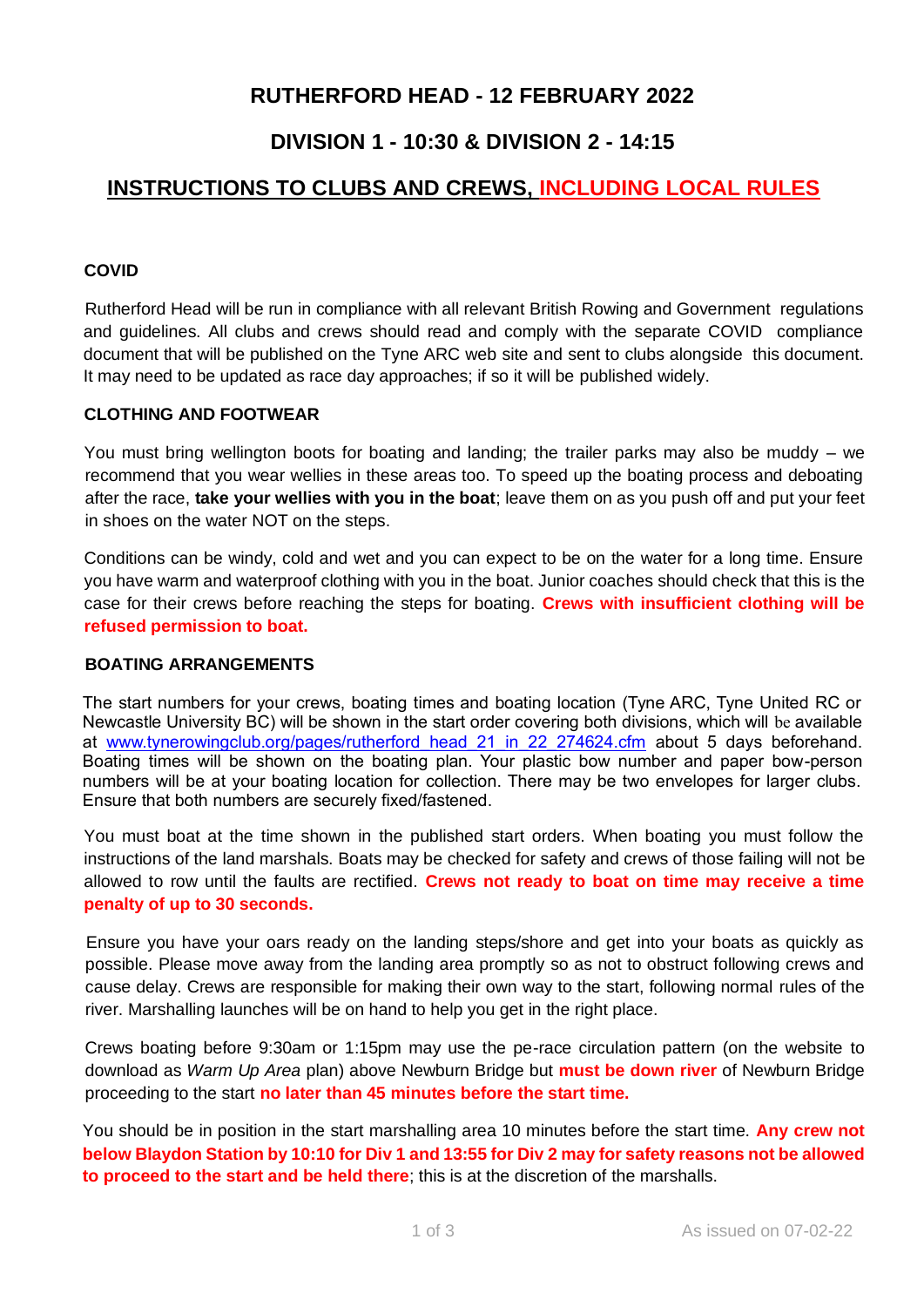Once in the start marshalling area you should proceed to your designated location straightaway (see *Start Area Plan* on website). You **must not** undertake any practice pieces (starts, going firm, etc) in the marshalling area nor go downriver of the marshalling area. Marshals' instructions must be followed at all times.

## **RACING**

Marshals in launches will direct you towards the start line in order. The start umpire and the timing team will be on the south bank (to your left if coxing). You will hear the start umpire say "Club name, Number X – GO". The time is taken at the start line about 30 metres further on. Try not to overtake the crew in front before the start line - ease back a little if necessary!

For safety reasons and to avoid damage to boats in shallow water, crews when racing MUST use the centre span of Scotswood Bridge, the 2 centre arches of the Old Railway Bridge and the wide main arch of the Blaydon (A1) bridge (see *Start Area Plan* on the web site). **Crews failing to do so are causing a risk to themselves and others and will be disqualified.** 

During the race, crews being overtaken must give the boat catching them the fastest line and not impede them. This calls for care, on bends in particular. Crews in front loading boats must keep their cox informed if they are being overtaken. **Undue obstruction of other crews who wish to take the fastest line may lead to a time penalty of up to 30 seconds, or disqualification if repeated.** 

Safety launches will be stationed along the course. If you do have an incident and have to stop, stay with your boat until help arrives. Do not attempt to swim to the bank without your boat. Please report any incidents afterwards to Race Control. Crews near an incident (even if racing) are asked to stop and help if another crew is in serious difficulty and a safety launch is not to hand.

At the finish and during the return to the steps crews must obey the instructions as laid out in the *Finish Area Plan* (on the web site) or as directed by marshalls. Crews returning to Tyne ARC and Tyne United RC must use the two central arches of Newburn bridge (see *Finish Area Plan* on the web site). Marshalling launches will be on hand to direct crews at the finish.

## **ABANDONMENT PROCEDURES**

If the event has to be abandoned at any time while crews are marshalling or racing the following procedure will apply. In everyone's interests all crews must comply.

- **Stop immediately** if instructed to do so by a marshall or other official
- **Wait for a marshal** to instruct you when, how and where to proceed.
- **Keep a lookout** for other crews nearby who may not have heard or seen the warnings and are continuing with marshalling or racing. Pass on the information if possible and take any necessary action to avoid a collision.
- **Don't delay** once you have your instruction to move and be sure to follow the directions carefully.

## **RACE CONTROL**

This will be located at Tyne ARC.

## **FIRST AID**

There will be first aid providers at Tyne ARC.